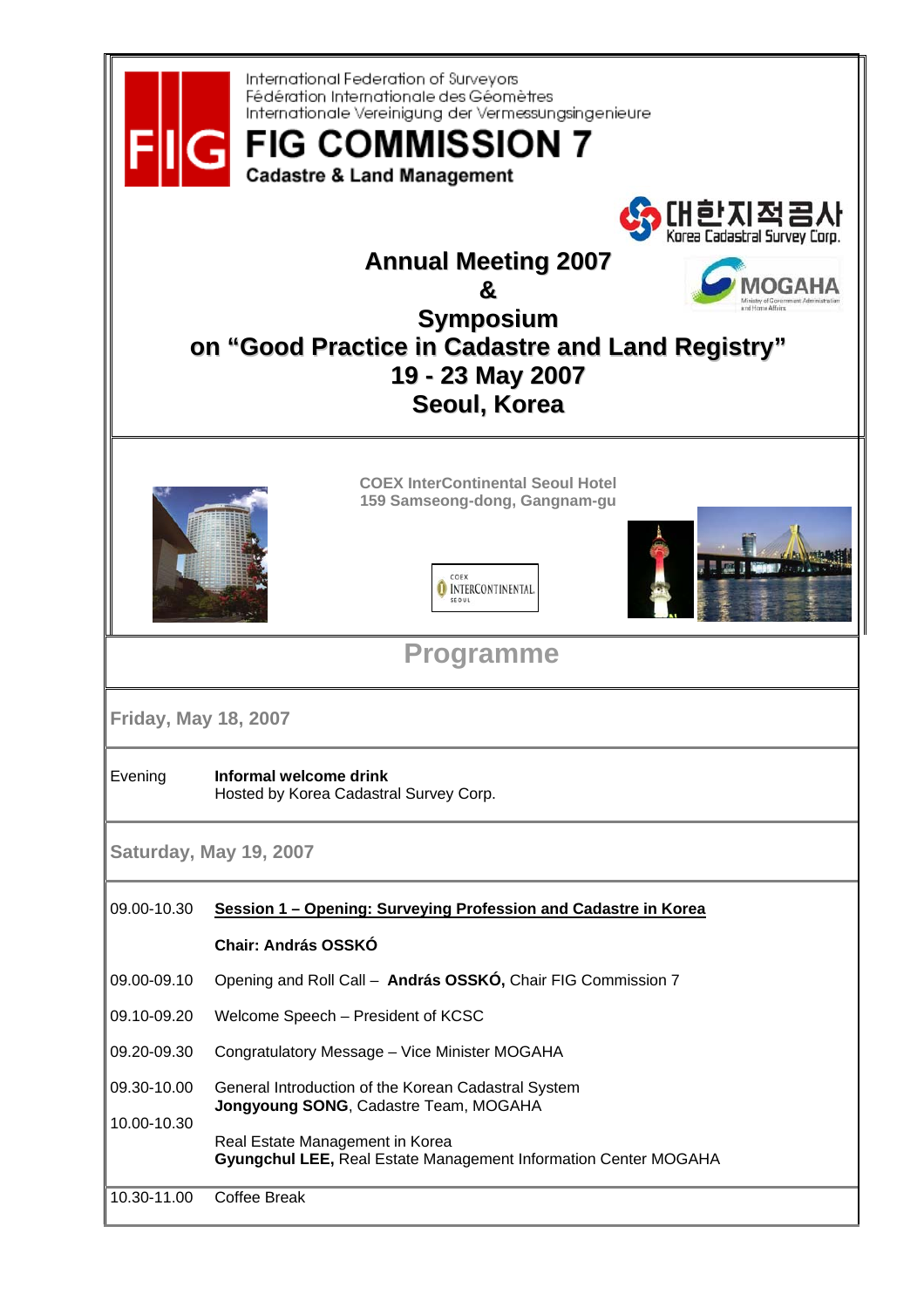| 11.00-12.30                 | Session 2 - Surveying Profession and Cadastre in Korea                                                                                                                                            |
|-----------------------------|---------------------------------------------------------------------------------------------------------------------------------------------------------------------------------------------------|
|                             | <b>Chair: Christiaan LEMMEN</b>                                                                                                                                                                   |
| 11.00-11.30                 | Academic Organizations and Education System for Cadastre<br>Taesuk KANG, Professor, Chungju University                                                                                            |
| 11.30-12.00                 | Introduction of the Surveying Performance Authorities (KCSC)<br>Jungho KIM, Director, KCSS Cadastral Research Institute                                                                           |
| 12.00-12.30                 | Introduction of Cadastral Survey in Korea<br>Egyun OH                                                                                                                                             |
| 12.30-14.00                 | Lunch                                                                                                                                                                                             |
| 14.00-15.15                 | <u>Session 3 - Reports on XXIII. FIG Congress and ACCO Meetings, FIG Workplans</u><br>2007-2010                                                                                                   |
|                             | <b>Chair: Conrad TANG</b>                                                                                                                                                                         |
| 14.00-14.15                 | XXIII. FIG Congress in Munich, Germany, 8-13 October 2006<br>András OSSKÓ                                                                                                                         |
| 14.15-14.30                 | FIG Council Workplan 2007-2010<br>Prof. Paul van der MOLEN, Vice President FIG                                                                                                                    |
| 14.30-14.45                 | ACCO Meeting in Bratislava, Slovakia, February 2007<br>András OSSKÓ                                                                                                                               |
| 14.45-15.00                 | FIG Commission Workplan 2007-2010<br>András OSSKÓ                                                                                                                                                 |
| 15.00-15.15                 | Discussion                                                                                                                                                                                        |
| 15.15-15.45                 | <b>Tea Break</b>                                                                                                                                                                                  |
| 15.45-17.30                 | Session 4 - Planning Commission 7 Working Group Activities                                                                                                                                        |
|                             | Chair: Gyula IVÁN                                                                                                                                                                                 |
| 15.45-16.30                 | <b>Working Groups' Workplans</b><br>Working Group 1: Christiaan LEMMEN, The Netherlands<br>Working Group 2: Søren Fauerholm CHRISTENSEN, Denmark<br>Working Group 3: Daniel STEUDLER, Switzerland |
| 16.30-17.30                 | <b>Working Group Breakout Sessions</b>                                                                                                                                                            |
|                             | Dinner                                                                                                                                                                                            |
| <b>Sunday, May 20, 2007</b> |                                                                                                                                                                                                   |
| 09.00-10.15                 | Sessions 5 - FIG Working Week in Stockholm, 2008: Special Technical Sessions on<br>"Slum Financing"                                                                                               |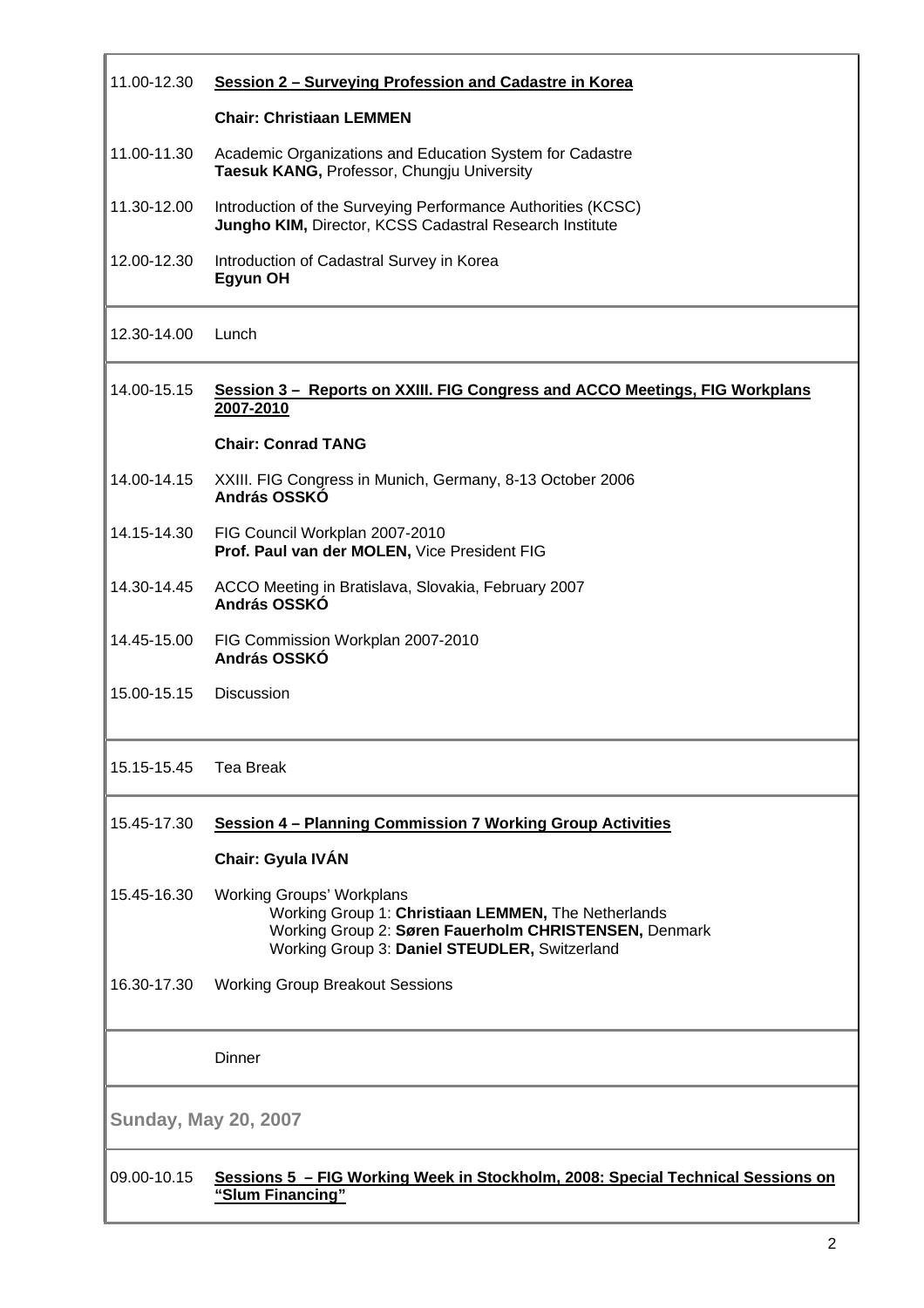|             | <b>Chair: Søren Fauerholm CHRISTENSEN</b>                                                    |
|-------------|----------------------------------------------------------------------------------------------|
| 09.00-09.15 | Report on Task Force<br>Prof. Paul van der MOLEN, Vice President FIG                         |
| 09.15-09.30 | UN/Habitat - FIG Expert Group Meeting, Nairobi, Kenya<br><b>Christiaan LEMMEN</b>            |
| 09.30-09.45 | Contribution by Commision 7, Working Group 1<br><b>Christiaan LEMMEN</b>                     |
| 09.45-10.00 | Preparation of Stockholm WW Technical Sessions on "Slum Financing"<br><b>Tommy ÖSTERBERG</b> |
| 10.00-10.15 | <b>Discussion</b>                                                                            |
| 10.15-10.45 | <b>Coffee Break</b>                                                                          |
| 10.45-12.15 | <b>Session 6 - Country Reports</b>                                                           |
|             | <b>Chair: Tommy ÖSTERBERG</b>                                                                |
|             | 10.45-11.00- Country Report: The Netherlands<br>Prof. Paul van der MOLEN                     |
| 11.00-11.15 | <b>Country Report: Czech Republic</b><br><b>Libor TOMANDL</b>                                |
| 11.15-11.30 | Country Report: Mongolia<br>R. GANKHUYAG                                                     |
| 11.30-11.45 | Country Report: Canada<br><b>Daniel ROBERGE</b>                                              |
| 11.45-12.00 | <b>Country Report: Germany</b><br><b>Markus SEIFERT</b>                                      |
| 12.00-12.15 | <b>Country Report: Hong Kong</b><br><b>Hon Kwong SUNG</b>                                    |
| 12.15-13.30 | Lunch Break                                                                                  |
| 13.30-15.00 | Session 7 - e-Government and e-Services                                                      |
|             | <b>Chair: Yongho LEE</b>                                                                     |
| 13.30-13.50 | Korean e-Government Services in Cadastre Domain<br><b>Jong-Cheoul PARK</b>                   |
| 13.50-14.10 | Toward Mobile-service from e-Service in Korea<br><b>Young Hyun KIM</b>                       |
| 14.10-14.30 | New Developments at ESRI<br>Kevin DAUGHERTY, ESRI                                            |
| 14.30-14.50 | New e-Services in the Hungarian Unified Land Registry System<br>Gyula IVÁN                   |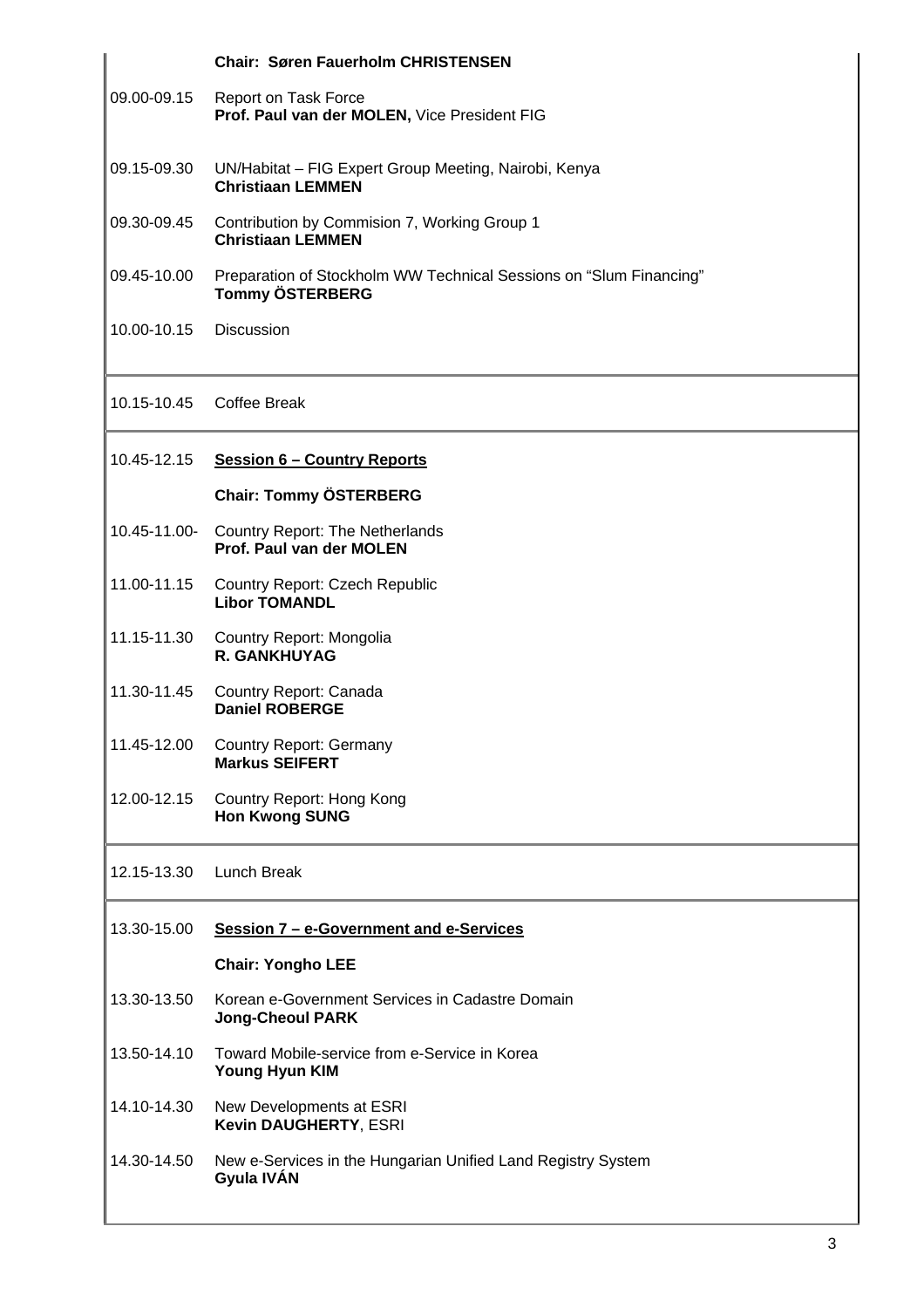| 14.50-15.10                  | New e-Services for Land Administration in Lithuania<br><b>Romualdas KASPERAVICIUS</b>                                                      |  |
|------------------------------|--------------------------------------------------------------------------------------------------------------------------------------------|--|
| 15.10-15.30                  | Discussion                                                                                                                                 |  |
| 15.30-16.00                  | <b>Tea Break</b>                                                                                                                           |  |
| 16.00-17.00                  | Session 8 - GeoConference Quebec, 2007; Workshop on "Contribution of the<br><b>Geocommunity to the Millennium Development Goals (MDG)"</b> |  |
|                              | <b>Chair: Daniel STEUDLER</b>                                                                                                              |  |
|                              | <b>Preparation Workshop</b><br>Daniel ROBERGE, Søren Fauerholm CHRISTENSEN                                                                 |  |
|                              | Progress Report on GeoConference Quebec<br><b>Daniel ROBERGE</b>                                                                           |  |
|                              | <b>Discussion</b>                                                                                                                          |  |
| 17.00-17.40                  | <b>Session 9 - Standardization Issues</b>                                                                                                  |  |
|                              | <b>Chair: Jongcheul PARK</b>                                                                                                               |  |
|                              | ISO - Core Cadastral Domain Model<br><b>Christiaan LEMMEN</b>                                                                              |  |
|                              | Standardization Issues in FIG<br><b>Daniel STEUDLER</b>                                                                                    |  |
|                              | New Developments in Cadastral Template<br><b>Daniel STEUDLER</b>                                                                           |  |
|                              | <b>Dinner</b>                                                                                                                              |  |
|                              | <b>Monday, May 21, 2007</b>                                                                                                                |  |
| 09.00-18.00                  | <b>Symposium on "Good Practice in Cadastre and Land Registry</b>                                                                           |  |
|                              |                                                                                                                                            |  |
| <b>Tuesday, May 22, 2007</b> |                                                                                                                                            |  |
|                              | <b>Technical Tour</b>                                                                                                                      |  |
| 09.30                        | Depart hotel                                                                                                                               |  |
| 10.00-11.00                  | Gangnam-gu Government Office (Land Administration System)                                                                                  |  |
| 11.00-11.30                  | Kwangwhamun                                                                                                                                |  |
| 11.30-13.00                  | Lunch                                                                                                                                      |  |
| 13.00-14.30                  | Biwon (Korean Historic Site)                                                                                                               |  |
| 14.30-15.00                  | Move to MOGAHA                                                                                                                             |  |